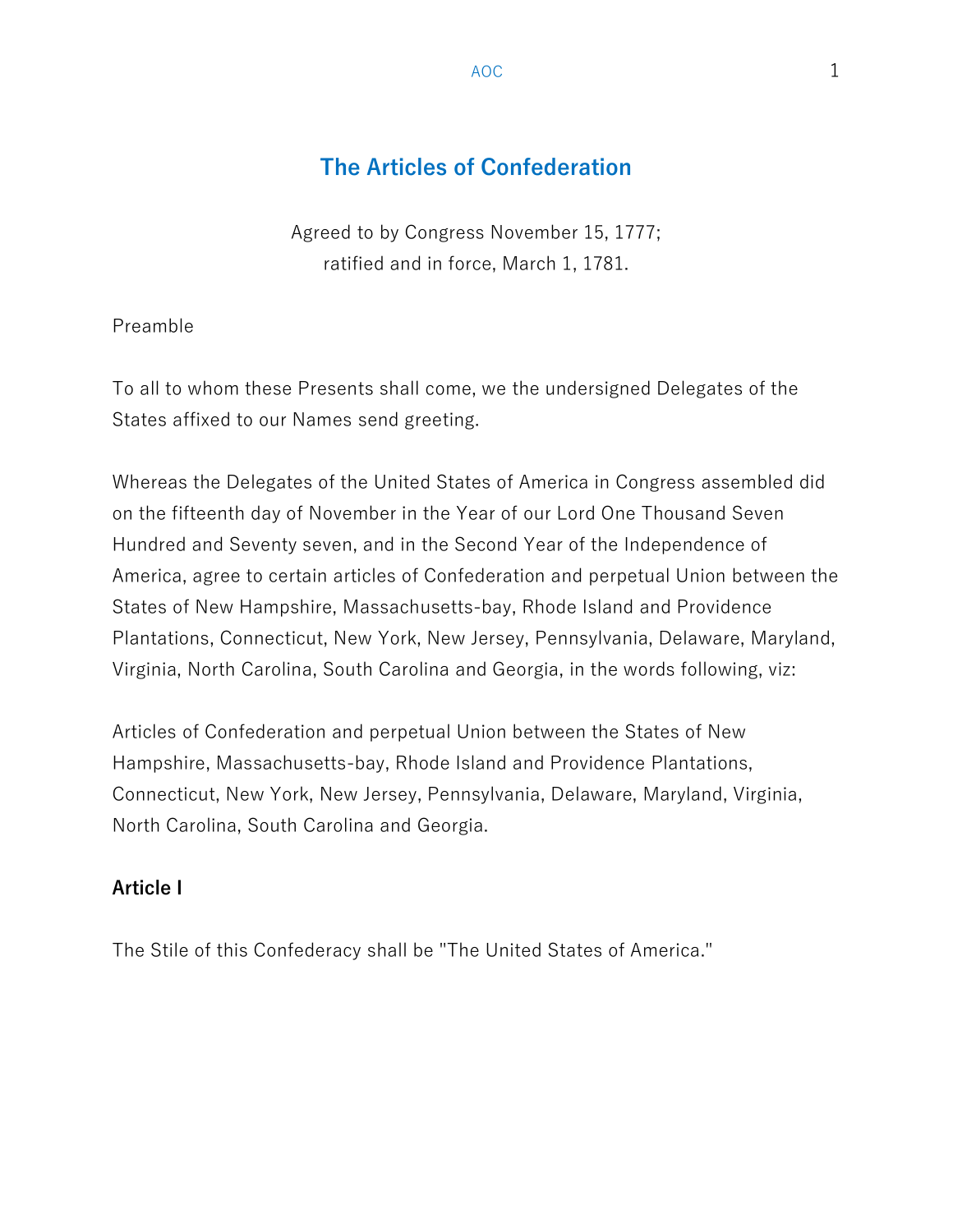## Article II

Each state retains its sovereignty, freedom, and independence, and every Power, Jurisdiction, and right, which is not by this confederation expressly delegated to the United States, in Congress assembled.

# Article III

The said States hereby severally enter into a firm league of friendship with each other, for their common defense, the security of their liberties, and their mutual and general welfare, binding themselves to assist each other, against all force offered to, or attacks made upon them, or any of them, on account of religion, sovereignty, trade, or any other pretense whatever.

# Article IV

The better to secure and perpetuate mutual friendship and intercourse among the people of the different States in this union, the free inhabitants of each of these States, paupers, vagabonds, and fugitives from justice excepted, shall be entitled to all privileges and immunities of free citizens in the several States; and the people of each State shall have free ingress and regress to and from any other State, and shall enjoy therein all the privileges of trade and commerce, subject to the same duties, impositions, and restrictions as the inhabitants thereof respectively, provided that such restrictions shall not extend so far as to prevent the removal of property imported into any State, to any other State, of which the owner is an inhabitant; provided also that no imposition, duties or restriction shall be laid by any State, on the property of the united States, or either of them.

If any person guilty of, or charged with, treason, felony, or other high misdemeanor in any State, shall flee from justice, and be found in any of the united States, he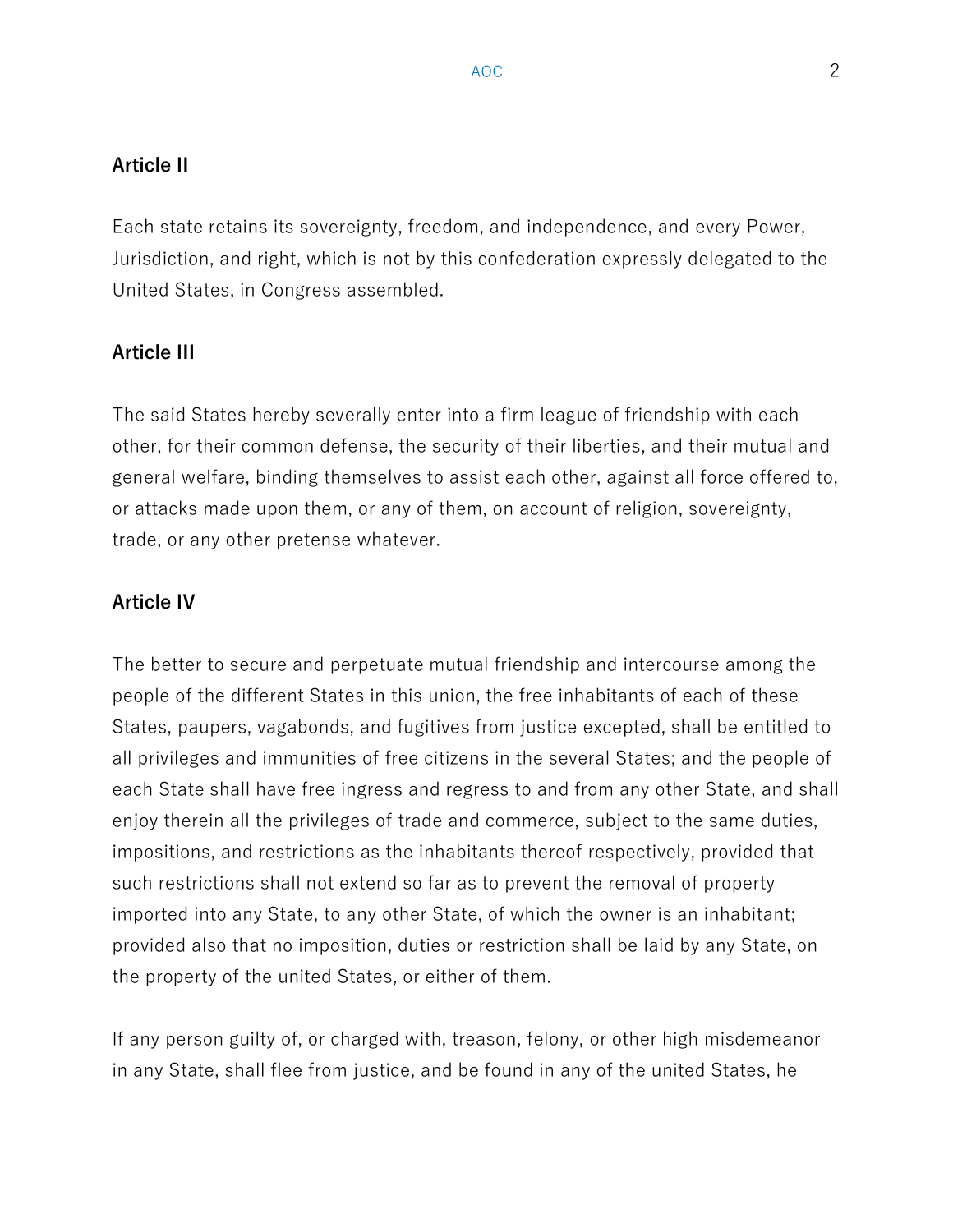shall, upon demand of the Governor or executive power of the State from which he fled, be delivered up and removed to the State having jurisdiction of his offense.

Full faith and credit shall be given in each of these States to the records, acts, and judicial proceedings of the courts and magistrates of every other State.

## Article V

For the most convenient management of the general interests of the united States, delegates shall be annually appointed in such manner as the legislatures of each State shall direct, to meet in Congress on the first Monday in November, in every year, with a power reserved to each State to recall its delegates, or any of them, at any time within the year, and to send others in their stead for the remainder of the year.

No State shall be represented in Congress by less than two, nor more than seven members; and no person shall be capable of being a delegate for more than three years in any term of six years; nor shall any person, being a delegate, be capable of holding any office under the united States, for which he, or another for his benefit, receives any salary, fees or emolument of any kind.

Each State shall maintain its own delegates in a meeting of the States, and while they act as members of the committee of the States.

In determining questions in the united States, in Congress assembled, each State shall have one vote.

Freedom of speech and debate in Congress shall not be impeached or questioned in any court or place out of Congress, and the members of Congress shall be protected in their persons from arrests or imprisonments, during the time of their going to and from, and attendance on Congress, except for treason, felony, or breach of the peace.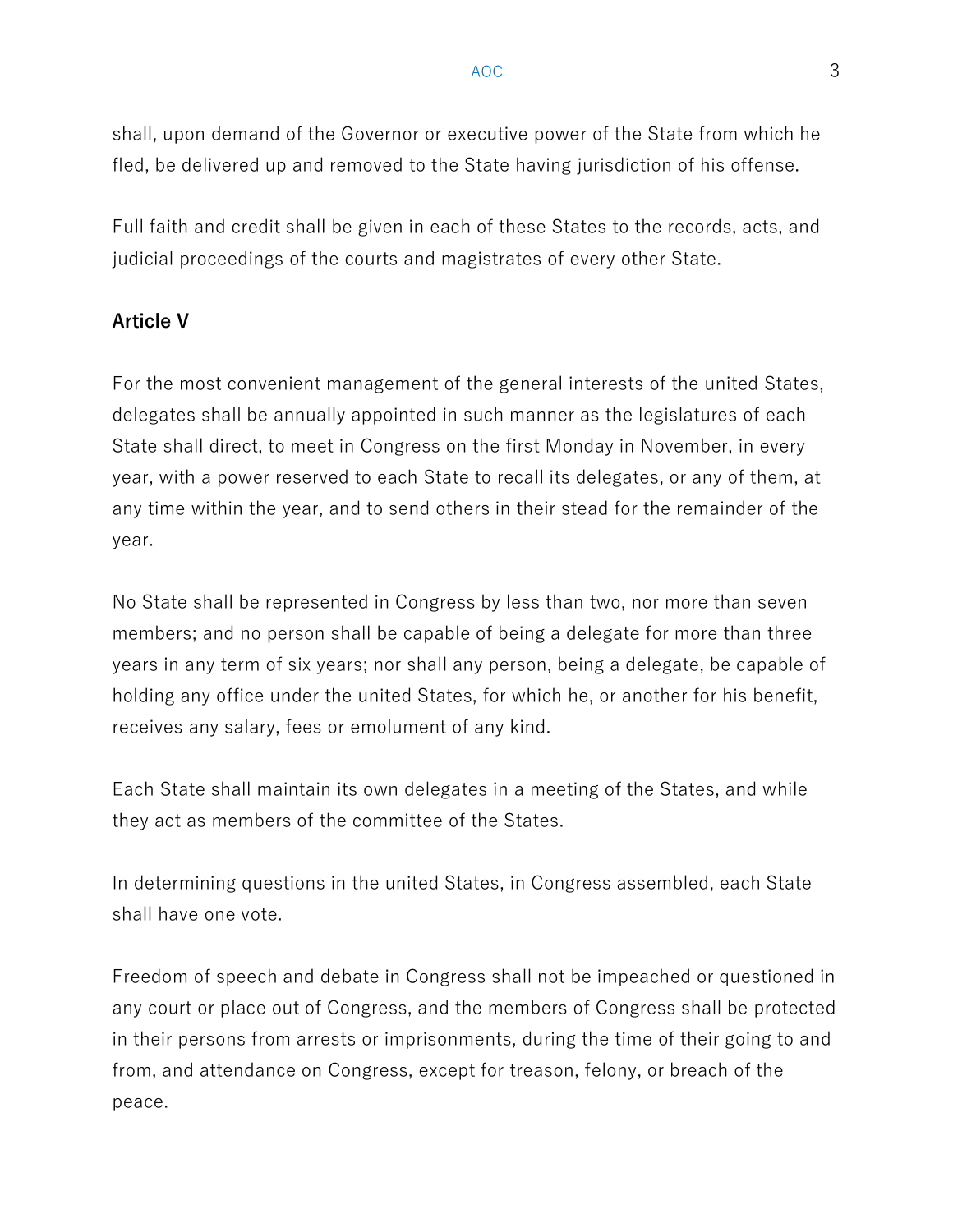### Article VI

No State, without the consent of the united States in Congress assembled, shall send any embassy to, or receive any embassy from, or enter into any conference, agreement, alliance or treaty with any King, Prince or State; nor shall any person holding any office of profit or trust under the united States, or any of them, accept any present, emolument, office or title of any kind whatever from any King, Prince or foreign State; nor shall the United States in congress assembled, or any of them, grant any title of nobility.

No two or more States shall enter into any treaty, confederation or alliance whatever between them, without the consent of the united States in congress assembled, specifying accurately the purposes for which the same is to be entered into, and how long it shall continue.

No State shall lay any imposts or duties, which may interfere with any stipulations in treaties, entered into by the united States in congress assembled, with any King, Prince or State, in pursuance of any treaties already proposed by congress, to the courts of France and Spain.

No vessel of war shall be kept up in time of peace by any State, except such number only, as shall be deemed necessary by the united States in congress assembled, for the defense of such State, or its trade; nor shall any body of forces be kept up by any State in time of peace, except such number only, as in the judgement of the united States, in congress assembled, shall be deemed requisite to garrison the forts necessary for the defense of such State; but every State shall always keep up a well-regulated and disciplined militia, sufficiently armed and accoutered, and shall provide and constantly have ready for use, in public stores, a due number of filed pieces and tents, and a proper quantity of arms, ammunition and camp equipage.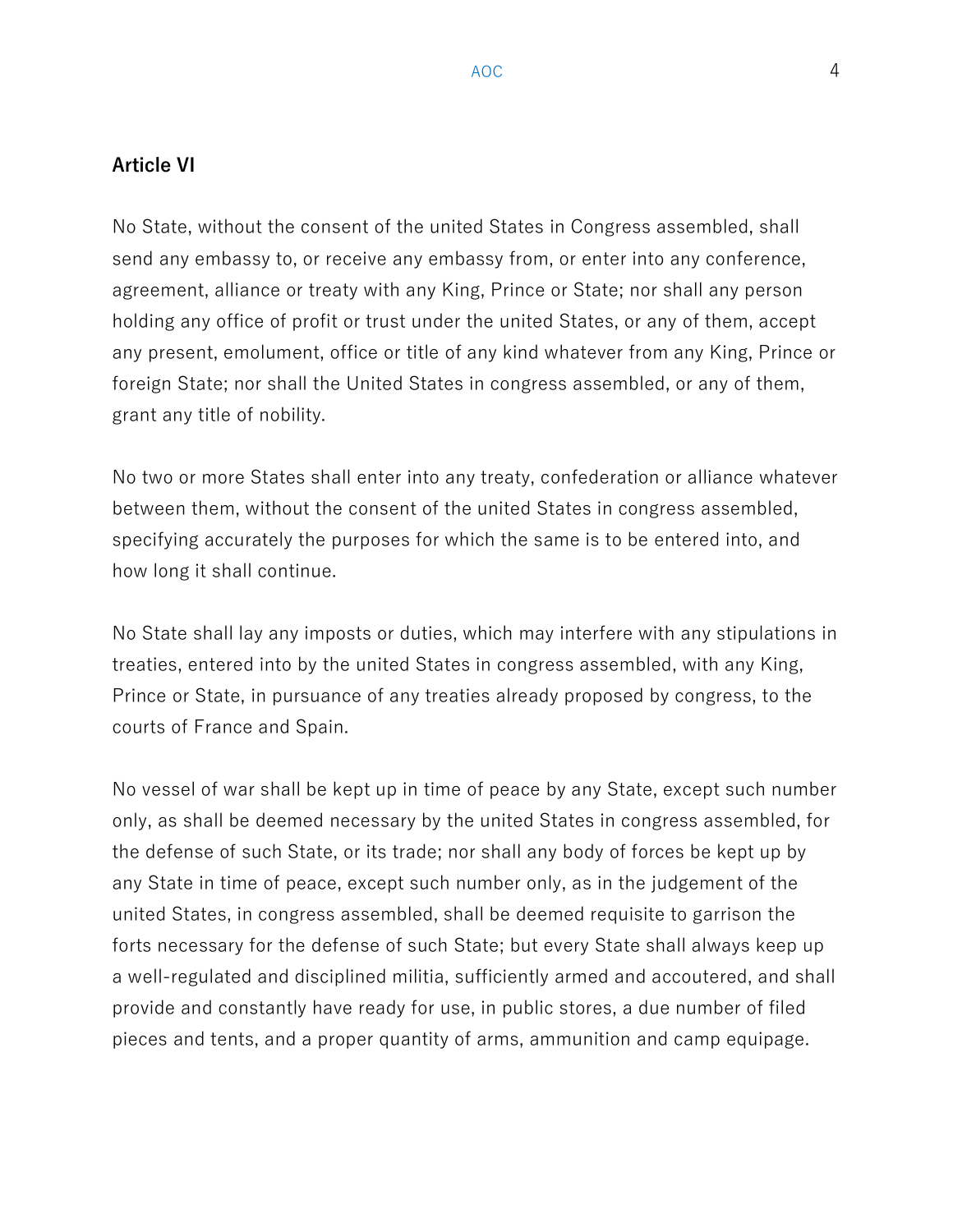No State shall engage in any war without the consent of the united States in congress assembled, unless such State be actually invaded by enemies, or shall have received certain advice of a resolution being formed by some nation of Indians to invade such State, and the danger is so imminent as not to admit of a delay till the united States in congress assembled can be consulted; nor shall any State grant commissions to any ships or vessels of war, nor letters of marque or reprisal, except it be after a declaration of war by the united States in congress assembled, and then only against the kingdom or State and the subjects thereof, against which war has been so declared, and under such regulations as shall be established by the united States in congress assembled, unless such State be infested by pirates, in which case vessels of war may be fitted out for that occasion, and kept so long as the danger shall continue, or until the united States in congress assembled shall determine otherwise.

#### Article VII

When land forces are raised by any State for the common defense, all officers of or under the rank of colonel, shall be appointed by the legislature of each State respectively, by whom such forces shall be raised, or in such manner as such State shall direct, and all vacancies shall be filled up by the State which first made the appointment.

### Article VIII

All charges of war, and all other expenses that shall be incurred for the common defense or general welfare, and allowed by the united States in congress assembled, shall be defrayed out of a common treasury, which shall be supplied by the several States in proportion to the value of all land within each State, granted or surveyed for any person, as such land and the buildings and improvements thereon shall be estimated according to such mode as the united States in congress assembled, shall from time to time direct and appoint.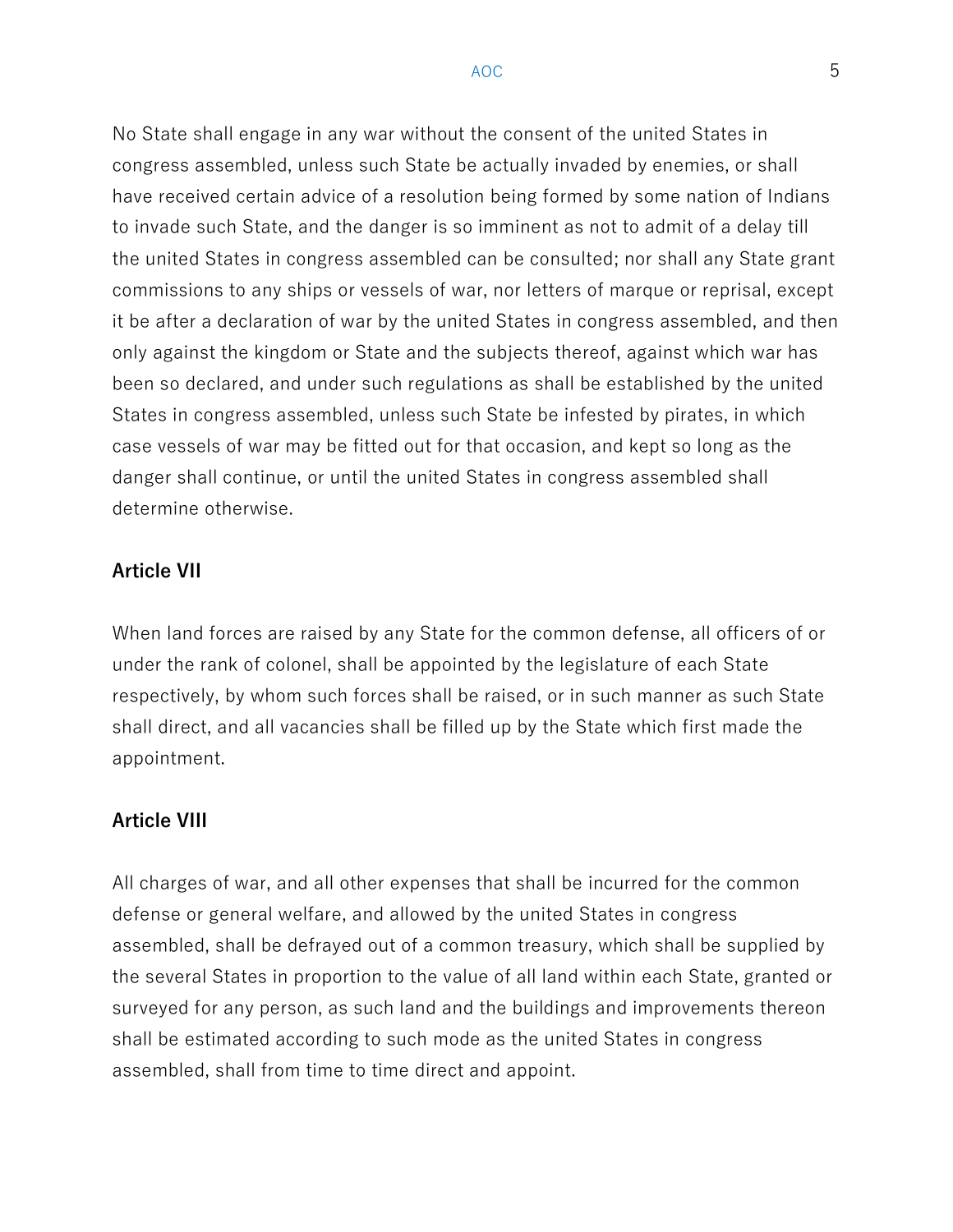The taxes for paying that proportion shall be laid and levied by the authority and direction of the legislatures of the several States within the time agreed upon by the united States in congress assembled.

### Article IX

The united States in congress assembled, shall have the sole and exclusive right and power of determining on peace and war, except in the cases mentioned in the sixth article — of sending and receiving ambassadors — entering into treaties and alliances, provided that no treaty of commerce shall be made whereby the legislative power of the respective States shall be restrained from imposing such imposts and duties on foreigners, as their own people are subjected to, or from prohibiting the exportation or importation of any species of goods or commodities whatsoever — of establishing rules for deciding in all cases, what captures on land or water shall be legal, and in what manner prizes taken by land or naval forces in the service of the United States shall be divided or appropriated — of granting letters of marque and reprisal in times of peace — appointing courts for the trial of piracies and felonies committed on the high seas and establishing courts for receiving and determining finally appeals in all cases of captures, provided that no member of Congress shall be appointed a judge of any of the said courts.

The United States in Congress assembled shall also be the last resort on appeal in all disputes and differences now subsisting or that hereafter may arise between two or more States concerning boundary, jurisdiction or any other causes whatever; which authority shall always be exercised in the manner following. Whenever the legislative or executive authority or lawful agent of any State in controversy with another shall present a petition to Congress stating the matter in question and praying for a hearing, notice thereof shall be given by order of Congress to the legislative or executive authority of the other State in controversy, and a day assigned for the appearance of the parties by their lawful agents, who shall then be directed to appoint by joint consent, commissioners or judges to constitute a court for hearing and determining the matter in question: but if they cannot agree, Congress shall name three persons out of each of the United States, and from the list of such persons each party shall alternately strike out one, the petitioners beginning, until the number shall be reduced to thirteen; and from that number not less than seven, nor more than nine names as Congress shall direct, shall in the presence of Congress be drawn out by lot, and the persons whose names shall be so drawn or any five of them, shall be commissioners or judges, to hear and finally determine the controversy, so always as a major part of the judges who shall hear the cause shall agree in the determination: and if either party shall neglect to attend at the day appointed, without showing reasons, which Congress shall judge sufficient, or being present shall refuse to strike, the Congress shall proceed to nominate three persons out of each State, and the secretary of Congress shall strike in behalf of such party absent or refusing; and the judgement and sentence of the court to be appointed, in the manner before prescribed, shall be final and conclusive; and if any of the parties shall refuse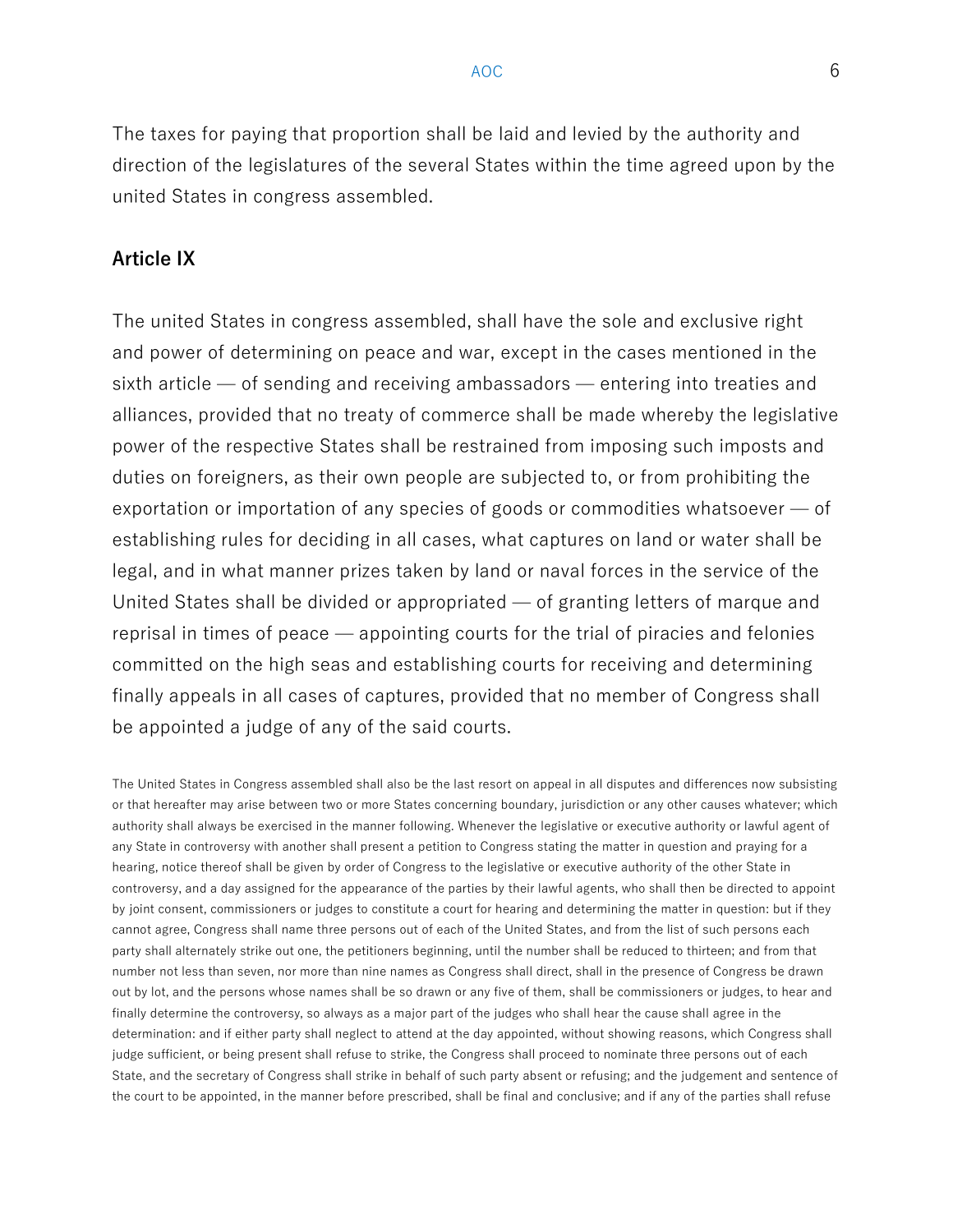to submit to the authority of such court, or to appear or defend their claim or cause, the court shall nevertheless proceed to pronounce sentence, or judgement, which shall in like manner be final and decisive, the judgement or sentence and other proceedings being in either case transmitted to Congress, and lodged among the acts of Congress for the security of the parties concerned: provided that every commissioner, before he sits in judgement, shall take an oath to be administered by one of the judges of the supreme or superior court of the State, where the cause shall be tried, 'well and truly to hear and determine the matter in question, according to the best of his judgement, without favor, affection or hope of reward': provided also, that no State shall be deprived of territory for the benefit of the United States.

All controversies concerning the private right of soil claimed under different grants of two or more States, whose jurisdictions as they may respect such lands, and the States which passed such grants are adjusted, the said grants or either of them being at the same time claimed to have originated antecedent to such settlement of jurisdiction, shall on the petition of either party to the Congress of the United States, be finally determined as near as may be in the same manner as is before prescribed for deciding disputes respecting territorial jurisdiction between different States.

The United States in Congress assembled shall also have the sole and exclusive right and power of regulating the alloy and value of coin struck by their own authority, or by that of the respective States — fixing the standards of weights and measures throughout the United States — regulating the trade and managing all affairs with the Indians, not members of any of the States, provided that the legislative right of any State within its own limits be not infringed or violated establishing or regulating post offices from one State to another, throughout all the United States, and exacting such postage on the papers passing through the same as may be requisite to defray the expenses of the said office — appointing all officers of the land forces, in the service of the United States, excepting regimental officers — appointing all the officers of the naval forces, and commissioning all officers whatever in the service of the United States — making rules for the government and regulation of the said land and naval forces, and directing their operations.

The United States in Congress assembled shall have authority to appoint a committee, to sit in the recess of Congress, to be denominated 'A Committee of the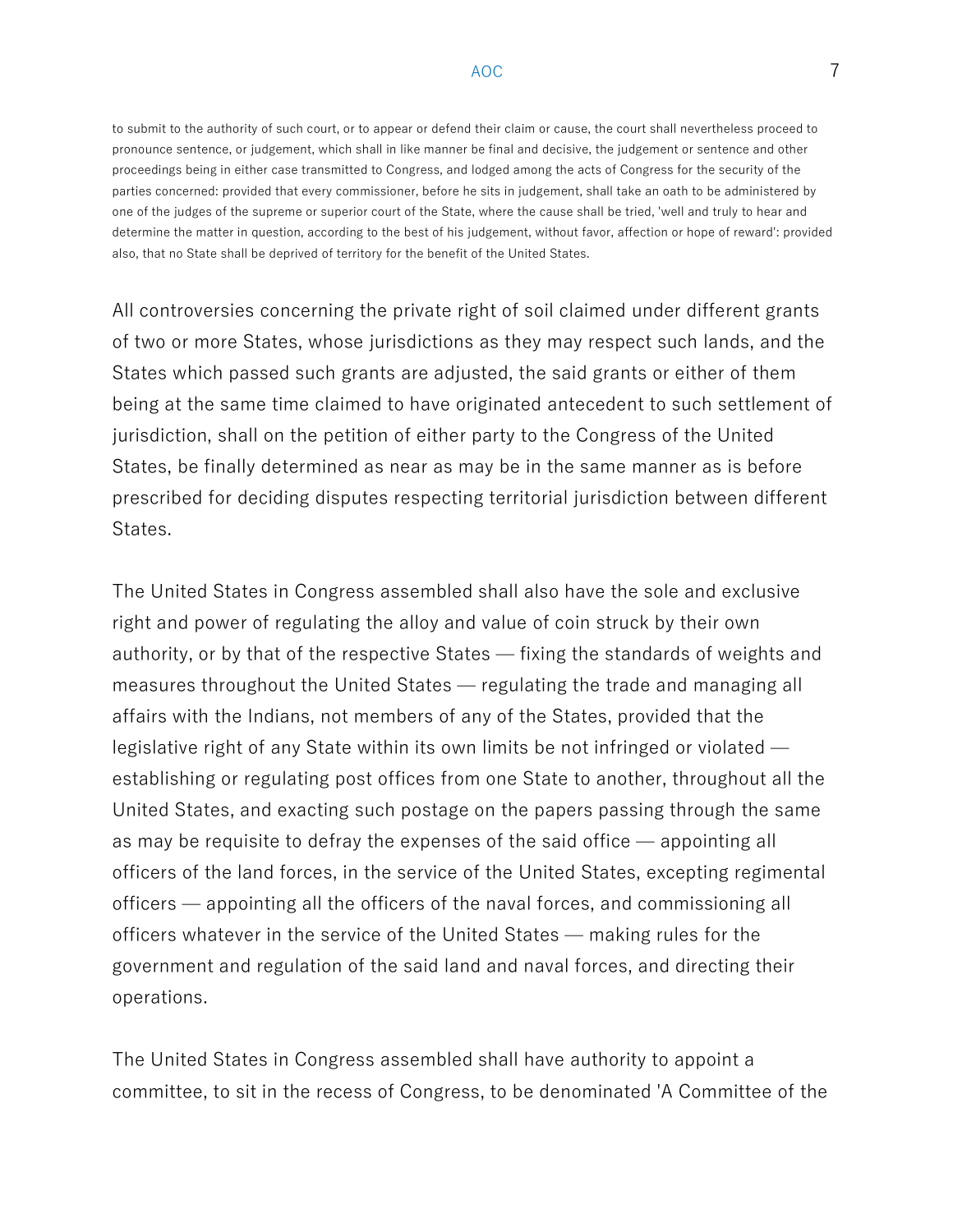States', and to consist of one delegate from each State; and to appoint such other committees and civil officers as may be necessary for managing the general affairs of the United States under their direction — to appoint one of their members to preside, provided that no person be allowed to serve in the office of president more than one year in any term of three years; to ascertain the necessary sums of money to be raised for the service of the United States, and to appropriate and apply the same for defraying the public expenses — to borrow money, or emit bills on the credit of the United States, transmitting every half-year to the respective States an account of the sums of money so borrowed or emitted — to build and equip a navy — to agree upon the number of land forces, and to make requisitions from each State for its quota, in proportion to the number of white inhabitants in such State; which requisition shall be binding, and thereupon the legislature of each State shall appoint the regimental officers, raise the men and cloath, arm and equip them in a solid- like manner, at the expense of the United States; and the officers and men so cloathed, armed and equipped shall march to the place appointed, and within the time agreed on by the United States in Congress assembled. But if the United States in Congress assembled shall, on consideration of circumstances judge proper that any State should not raise men, or should raise a smaller number of men than the quota thereof, such extra number shall be raised, officered, cloathed, armed and equipped in the same manner as the quota of each State, unless the legislature of such State shall judge that such extra number cannot be safely spread out in the same, in which case they shall raise, officer, cloath, arm and equip as many of such extra number as they judge can be safely spared. And the officers and men so cloathed, armed, and equipped, shall march to the place appointed, and within the time agreed on by the united States in congress assembled.

The united States in congress assembled shall never engage in a war, nor grant letters of marque or reprisal in time of peace, nor enter into any treaties or alliances, nor coin money, nor regulate the value thereof, nor ascertain the sums and expenses necessary for the defense and welfare of the United States, or any of them, nor emit bills, nor borrow money on the credit of the united States, nor appropriate money, nor agree upon the number of vessels of war, to be built or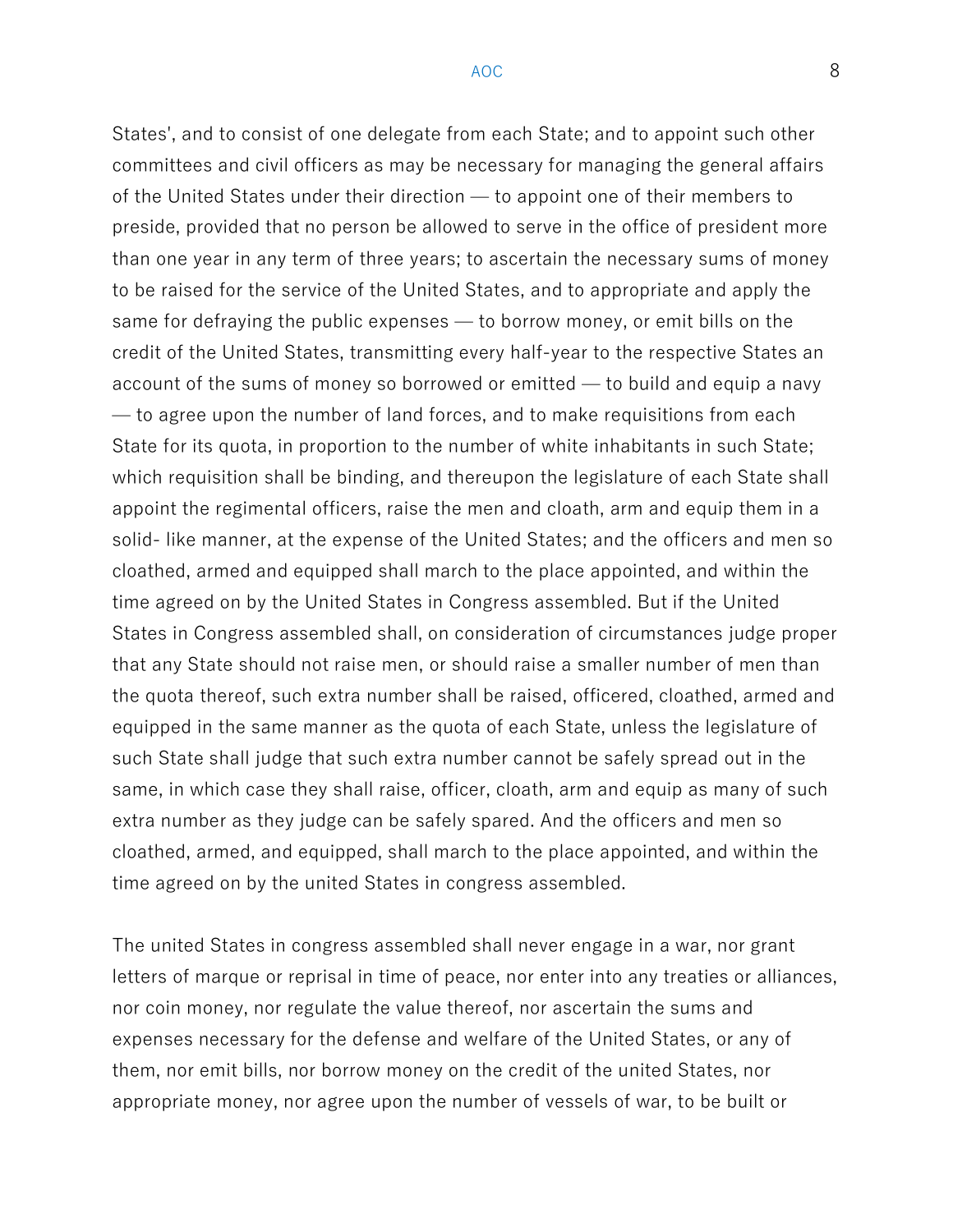purchased, or the number of land or sea forces to be raised, nor appoint a commander in chief of the army or navy, unless nine States assent to the same: nor shall a question on any other point, except for adjourning from day to day be determined, unless by the votes of the majority of the united States in congress assembled.

The congress of the united States shall have power to adjourn to any time within the year, and to any place within the united States, so that no period of adjournment be for a longer duration than the space of six months, and shall publish the journal of their proceedings monthly, except such parts thereof relating to treaties, alliances or military operations, as in their judgement require secrecy; and the yeas and nays of the delegates of each State on any question shall be entered on the journal, when it is desired by any delegates of a State, or any of them, at his or their request shall be furnished with a transcript of the said journal, except such parts as are above excepted, to lay before the legislatures of the several States.

#### Article X

The committee of the States, or any nine of them, shall be authorized to execute, in the recess of congress, such of the powers of congress as the united States in congress assembled, by the consent of the nine States, shall from time to time think expedient to vest them with; provided that no power be delegated to the said Committee, for the exercise of which, by the articles of confederation, the voice of nine States in the Congress of the united States assembled be requisite.

#### Article XI

Canada acceding to this confederation, and adjoining in the measures of the united States, shall be admitted into, and entitled to all the advantages of this union; but no other colony shall be admitted into the same, unless such admission be agreed to by nine States.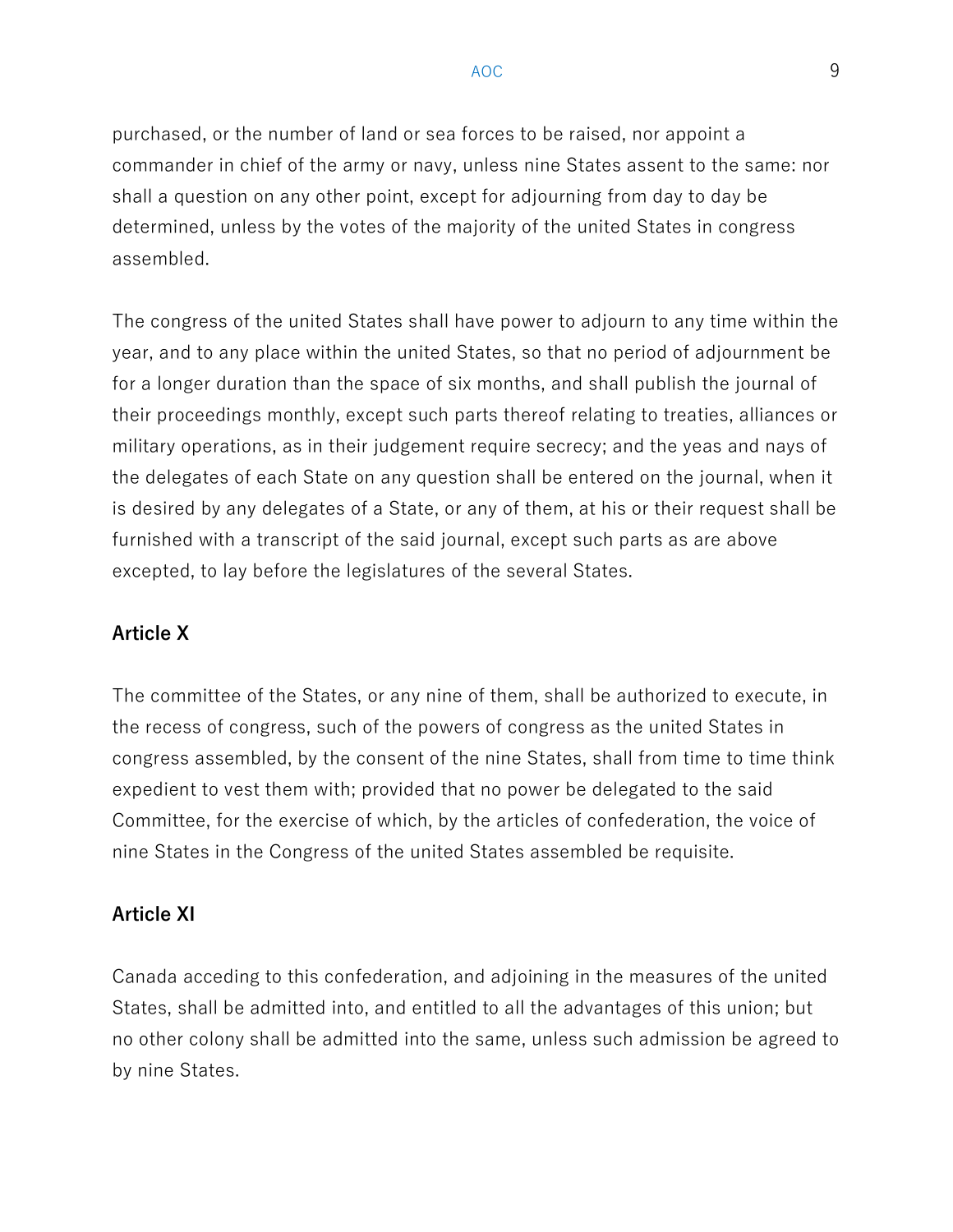### Article XII

All bills of credit emitted, monies borrowed, and debts contracted by, or under the authority of congress, before the assembling of the united States, in pursuance of the present confederation, shall be deemed and considered as a charge against the United States, for payment and satisfaction whereof the said united States, and the public faith are hereby solemnly pledged.

### Article XIII

Every State shall abide by the determination of the united States in congress assembled, on all questions which by this confederation are submitted to them. And the Articles of this confederation shall be inviolably observed by every State, and the union shall be perpetual; nor shall any alteration at any time hereafter be made in any of them; unless such alteration be agreed to in a congress of the united States, and be afterwards confirmed by the legislatures of every State.

And Whereas it hath pleased the Great Governor of the World to incline the hearts of the legislatures we respectively represent in Congress, to approve of, and to authorize us to ratify the said articles of confederation and perpetual union. Know Ye that we the undersigned delegates, by virtue of the power and authority to us given for that purpose, do by these presents, in the name and in behalf of our respective constituents, fully and entirely ratify and confirm each and every of the said articles of confederation and perpetual union, and all and singular the matters and things therein contained: And we do further solemnly plight and engage the faith of our respective constituents, that they shall abide by the determinations of the united States in congress assembled, on all questions, which by the said confederation are submitted to them. And that the articles thereof shall be inviolably observed by the States we respectively represent, and that the union shall be perpetual.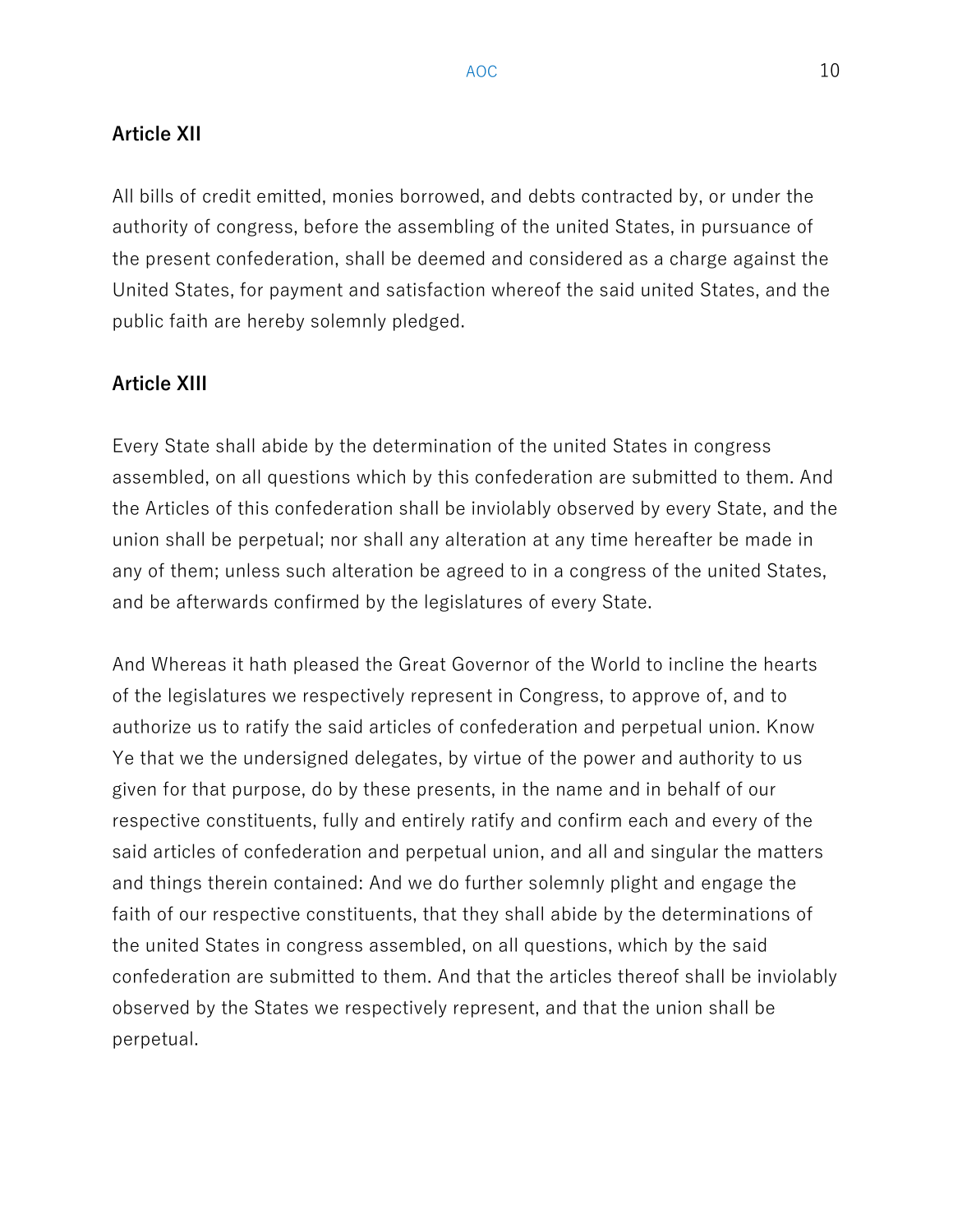In Witness whereof we have hereunto set our hands in Congress. Done at Philadelphia in the State of Pennsylvania the ninth Day of July in the Year of our Lord one thousand seven Hundred and Seventy-eight, and in the Third Year of the independence of America.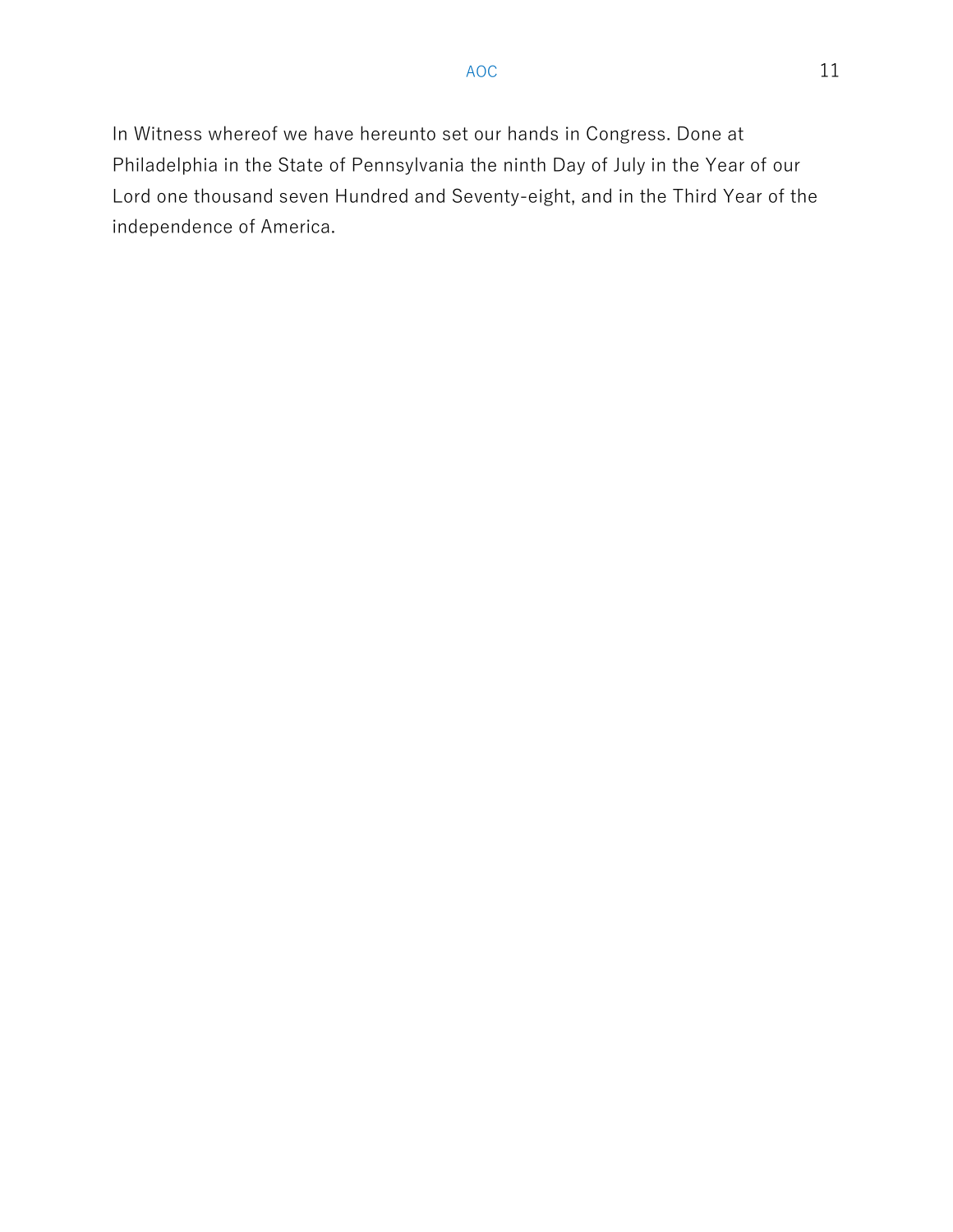$AOC$  and  $12$ 

On the part and behalf of the State of New Hampshire: Josiah Bartlett John Wentworth Junr. August 8th 1778

On the part and behalf of The State of Massachusetts Bay: John Hancock Samuel Adams Elbridge Gerry Francis Dana James Lovell Samuel Holten

On the part and behalf of the State of Rhode Island and Providence Plantations: William Ellery Henry Marchant John Collins

On the part and behalf of the State of Connecticut: Roger Sherman Samuel Huntington Oliver Wolcott Titus Hosmer Andrew Adams

On the Part and Behalf of the State of New York: James Duane Francis Lewis Wm Duer Gouv Morris

On the Part and in Behalf of the State of New Jersey, November 26, 1778. Jno Witherspoon Nath. Scudder

On the part and behalf of the State of Pennsylvania: Robt Morris Daniel Roberdeau John Bayard Smith William Clingan Joseph Reed 22nd July 1778

On the part and behalf of the State of Delaware: Tho Mckean February 12, 1779 John Dickinson May 5th 1779 Nicholas Van Dyke

On the part and behalf of the State of Maryland: John Hanson March 1 1781